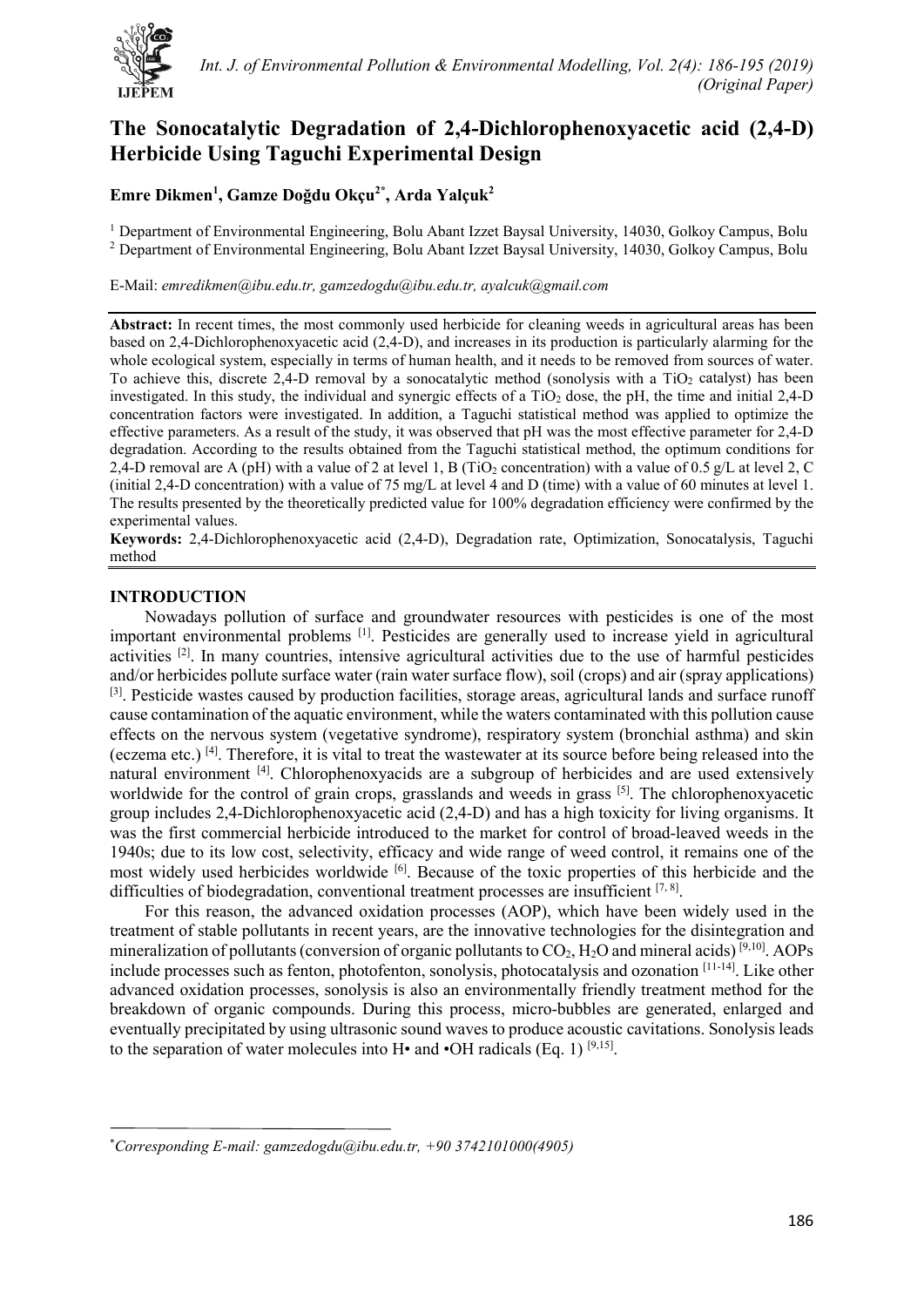| $H20 \rightarrow$ ))) • OH +• H            | (Equation 1) |
|--------------------------------------------|--------------|
| $\bullet$ OH $\div$ OH $\rightarrow$ H2O2  | (Equation 2) |
| $\bullet$ H + $\bullet$ H $\rightarrow$ H2 | (Equation 3) |

•OH radicals are one of the strongest oxidants that can attack and break down almost all organic pollutants and eventually convert them into  $H_2O$  and  $CO_2$  <sup>[16]</sup>. Sonolysis on its own requires long treatment times, consequently its need for electrical energy increases. Sonocatalysis is one of the most promising methods to shorten the treatment time and reduce the need for energy [17].

Semiconductors such as  $TiO<sub>2</sub>$ ,  $ZnO$ , etc. are used as catalysts in the sonocatalysis process for the treatment of pollutants. The advantages of catalysts are their large surface areas, low cost and low degrees of toxicity  $[18]$ . The reason for choosing TiO<sub>2</sub> as a catalyst in this study is that it shows high stability in reactions, high yield, low cost, is non-toxic and easy to apply <sup>[19]</sup>. Because of all these advantages, catalysts break down organic contaminants to low concentrations and provide high pollutant removal efficiency.

The Taguchi method is an approach used to design experiments <sup>[20]</sup>. The orthogonal sequences used in this method reduce the total number of experiments and significantly reduce the cost  $[20]$ . Taguchi analysis can also determine the general trend of feature factors using control factors. Taguchi analysis shows the contribution of individual factors and can be used to estimate the optimal experimental design [21]. Taguchi experimental design and analysis includes the following 5 stages: (A) defining variables (quality characteristics), (B) determining control factors affecting the quality characteristics, (C) selecting levels for control factors, (D) choosing an orthogonal array by number of factors and levels (E) conducting the designed experiments and analyzing the results. After the Taguchi process, variance analysis (ANOVA) can then be applied to determine the percentage of the contribution of individual control factors [22].

The aim of this study was to observe the degradation of 2,4-Dichlorophenoxyacetic acid (2,4-D) herbicide by using the sonocatalysis (Ultrasonic sound  $+ TiO<sub>2</sub>$  catalyst) process. The Taguchi method was used for statistical optimization. The variable values examined in the Taguchi method are pH,  $TiO<sub>2</sub>$ concentration, time and initial concentration. Following the experiments conducted using the Taguchi method, the results of the ANOVA tests were examined and a regression model was established by a "Stepwise" method".

#### **MATERIALS AND METHODS**

#### *Chemicals*

In the experiments,  $TiO<sub>2</sub>$  (Sigma-Aldrich Inc., St. Louis, MO; Art. No. 14021) was used as the catalyst. The commercial Amin EXT 500 SL 2,4-D amine salt  $C_{10}H_{13}C_{12}N0_3$ , MW: 266.12 gmol<sup>-1</sup> (equivalent to 500 gL 2,4-D), which is the pesticide being removed by the treatment, was obtained from the Agrofarm® Company. The chemical properties of 2,4-D are given in the Table 1. Other chemicals such as NaOH and  $H_2SO_4$  (97%) used to adjust the pH were obtained from Merck (Darmstadt, Germany). All chemicals were used as received without additional treatment. Purified water was used in all solutions and reaction mixtures (Specific Resistance:  $18.2 M\Omega$  cm<sup>-1</sup>; Merck Millipore, Burlington, MA).

**Table 1.** Chemical structure of 2,4-D **Name Molecular structure Chemical Structure** ЮH 2,4-Dichlorophenoxyacetic Acid  $C_8H_6Cl_2O_3$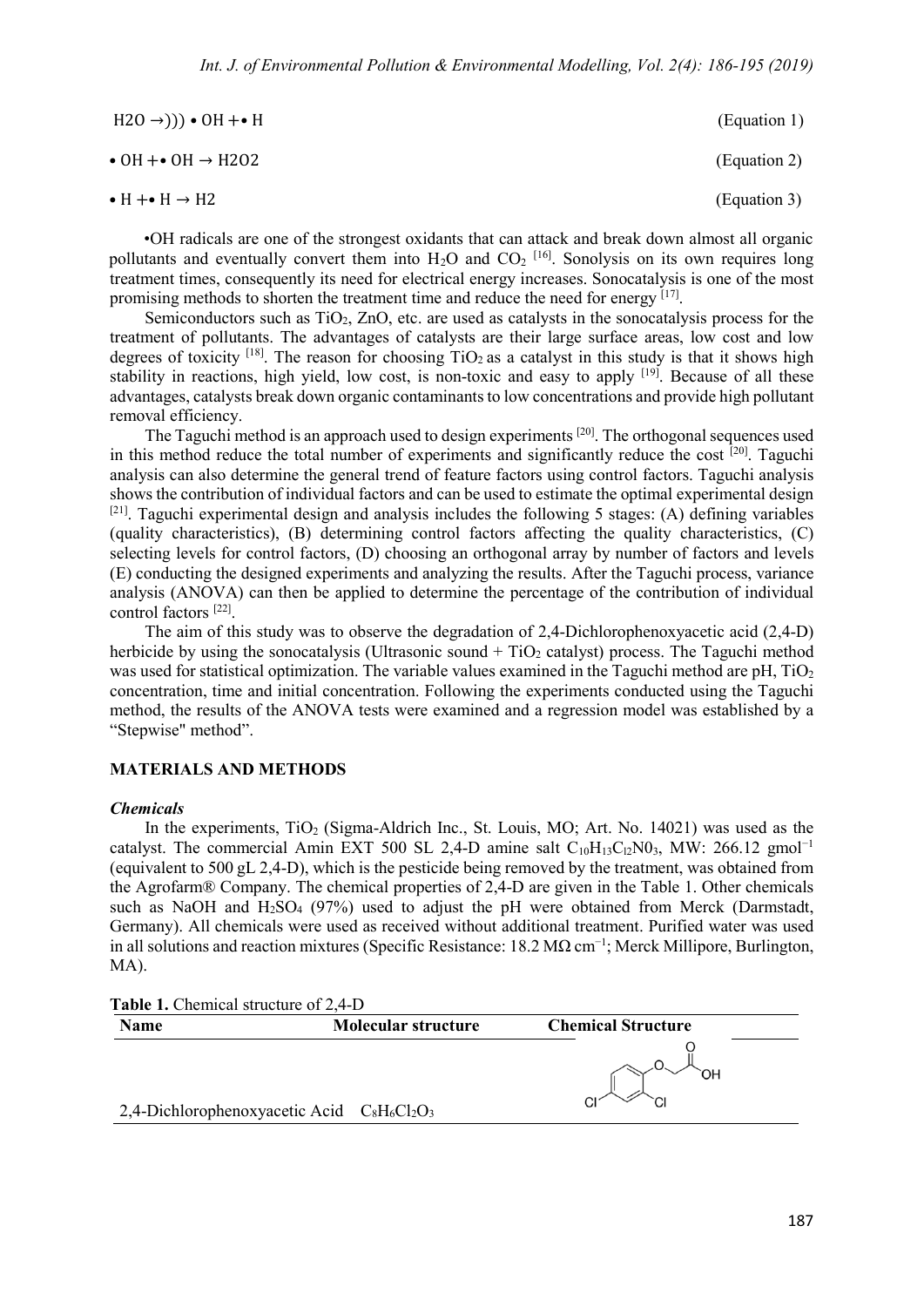# *Experimental procedure and analysis*



**Figure 1.** Schematic diagram of the sonocatalytic reactor

In the sonocatalytic experiments, an ultrasonic sound bath (Bandelin DT 106) was used. The device has a cylindrical structure with a total volume of 5.6 L (an operating volume of 1 L), with an operating frequency of 35 kHz (220V). In the study, the reactor was run in batch mode, and the reactor temperature was kept constant at  $35 \pm 1$ °C with a continuous water bath and cold water pump. During the experiments, air was supplied to the system with the help of a diffuser with a capacity of 3.5 L/min. For the experiments, the preferred concentrations of 2,4-D solution were prepared daily in amber-glass volumetric flasks from a 1000 mg/L stock solution. The pH of the reaction mixture was adjusted by the addition of 1 N of NaOH and 1 N of  $H_2SO_4$ . The samples were centrifuged at 5000 rpm for 15 minutes to remove  $TiO<sub>2</sub>$  from the solution, followed by filtration through a 0.45 mm syringe filter. Optimization of the conditions for sonocatalysis was obtained by measuring the optical density (OD) of the samples at 283 nm, the maximum wavelength of 2,4-D**,** using a spectrophotometer (Shimadzu, PharmaSpec UV-1700). A calibration plot based on Beer-Lambert's law was established by relating the absorbance to the concentration. This was also confirmed by a spectrum reading from a spectrophotometer. The percentage of degradation of 2,4-D was calculated using Eq. 4:

Degredation percentage of 2,4 – D =  $\frac{Ci - Cf}{cf}$ Ci = Initial 2,4-D concentration Cf = Final 2,4-D concentration

 $(Equation 4)$ 

# *Experimental design*

The Taguchi design was developed by Genichi Taguchi to study multiple factors with various factor levels based on an orthogonal sequence <sup>[23]</sup>. The Taguchi method uses systematic orthogonal arrays (OA) to design experiments. The OA is a method where the columns for the independent variables are "orthogonal" to one another <sup>[24]</sup>. This design recommends three steps to achieve an optimal design (concept design, parameter design and tolerance design [25]. The main purpose of the Taguchi method is to find the best combination of design parameters.

| <b>Parameters</b>                    | <b>Symbol</b> | <b>Level 1</b> | <b>Level 2</b> | Level 3 | Level 4 | Level 5 |
|--------------------------------------|---------------|----------------|----------------|---------|---------|---------|
| pH                                   |               |                |                |         |         |         |
| TiO <sub>2</sub> concentration (g/L) |               |                |                |         |         |         |
| 2,4-D concentration $(mg/L)$         |               | 10             |                | 50      |         | 100     |
| Time                                 |               | 60             | 20             | 50      | 180     | 210     |

**Table 2.** Process parameters and levels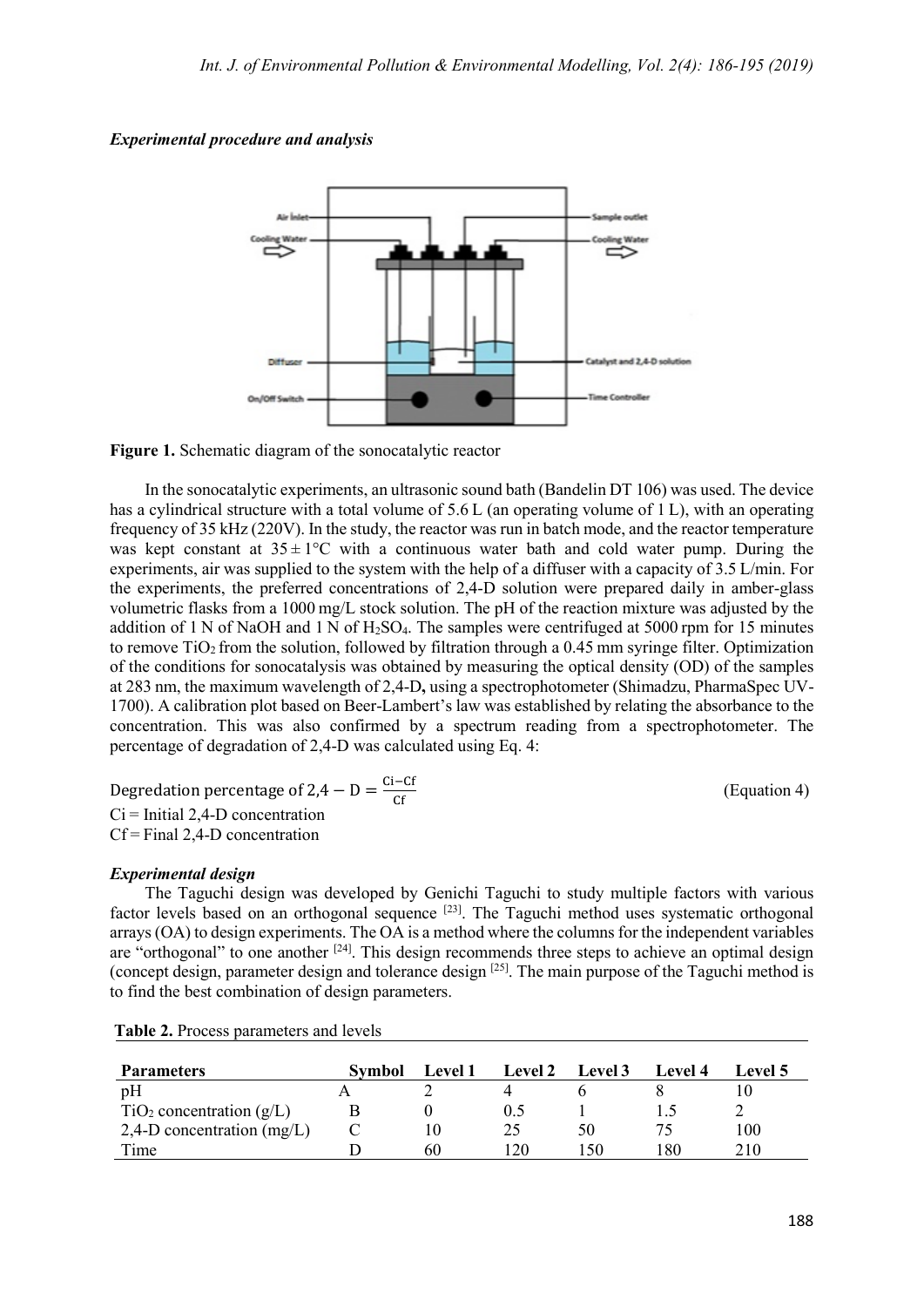In this study, a Taguchi experimental design technique was applied to optimize the 4 parameters (pH, initial 2,4-D concentration, treatment time and initial  $TiO<sub>2</sub>$  concentration) to be used for the treatment of 2,4-D. In order to find the optimum conditions, 25 parameters (a total of 50 with the control set) were tested and the optimum values for removing 2,4-D were obtained. Minitab software (version 17-trial edition) was used for the Taguchi experimental design and the signal-to-noise ratio  $(S/N)$  was recorded at all levels for various factors. The desired value for the output was termed as the signal (S) while noise (N) represented the value that was not needed for the output characteristic. The S/N ratio i.e. the ratio of the signal to the noise was used to quantify how a specific quality characteristic deviated from the desired value [26]. Depending on the characteristics in published literature there are several categories of S/N ratios used: low best (LB), nominal best (NB) and high best (HB) [27]. In this study, HB characterization was adopted to determine the 2,4-D treatment efficiency.

#### **RESULTS AND DISCUSSION**

#### *Determination of optimal conditions using the Taguchi Method*

In this study, Taguchi's L25 design was used and the test results are presented in Table 3. In the experiments, the range of 2,4-D removal yield was between 0% and 91.45%. The Taguchi design is considered a method with an accurate estimation rate. The controlled variables in these experiments are pH, initial 2,4-D concentration,  $TiO<sub>2</sub>$  concentration and time. S/N ratios were determined using these variables and optimum 2,4-D removal results were obtained.

| Exp. no. | <b>Factor A</b> | <b>Factor B</b> | <b>Factor C</b> | <b>Factor D</b> | <b>Response</b><br>$(\%)$ | $S/N$ (dB) | Mean<br>Value |
|----------|-----------------|-----------------|-----------------|-----------------|---------------------------|------------|---------------|
| 1        |                 | 1               | 1               | 1               | 54.67                     | 21.86      | 54.67         |
| 2        |                 | 2               | $\overline{c}$  | $\overline{2}$  | 91.45                     | 36.58      | 91.45         |
| 3        |                 | 3               | $\overline{3}$  | 3               | 77.10                     | 30.84      | 77.10         |
| 4        |                 | 4               | 4               | 4               | 87.84                     | 35.13      | 87.84         |
| 5        |                 | 5               | 5               | 5               | 42.85                     | 17.14      | 42.85         |
| 6        | 2               |                 | 2               | 3               | 52.41                     | 20.96      | 52.41         |
| 7        | $\overline{2}$  | 2               | 3               | 4               | 71.66                     | 28.66      | 71.66         |
| 8        | $\overline{2}$  | 3               | 4               | 5               | 71.77                     | 28.70      | 71.77         |
| 9        | $\overline{2}$  | 4               | 5               |                 | 86.26                     | 34.50      | 86.26         |
| 10       | $\overline{2}$  | 5               |                 | 2               | $\theta$                  | $\Omega$   | $\Omega$      |
| 11       | 3               |                 | 3               | 4               | 22.14                     | 8.85       | 22.14         |
| 12       | 3               | 2               | 4               | 5               | 67.42                     | 26.96      | 67.42         |
| 13       | 3               | 3               | 5               |                 | 52.76                     | 21.10      | 52.76         |
| 14       | 3               | 4               |                 | 2               | 0                         | $\Omega$   | 0             |
| 15       | 3               | 5               | 2               | 3               | 0                         | 0          |               |
| 16       | 4               |                 | 4               | 5               | 25.83                     | 10.33      | 25.83         |
| 17       |                 | 2               | 5               |                 | 50.51                     | 20.20      | 50.51         |
| 18       | 4               | 3               |                 | 2               | 0                         | 0          | 0             |
| 19       | 4               | 4               | 2               | 3               | $\Omega$                  | 0          | 0             |
| 20       | 4               | 5               | 3               |                 | 0                         | 0          | 0             |
| 21       | 5               |                 | 5               |                 | 8.03                      | 3.21       | 8.03          |
| 22       | 5               | 2               |                 | 2               | 12                        | 4.8        | 12            |
| 23       | 5               | 3               | 2               | 3               | 51.75                     | 20.7       | 51.75         |
| 24       | 5               |                 | 3               | 4               | 23.4                      | 9.6        | 23.4          |
| 25       | 5               | 5               | 4               | 5               | 14.75                     | 5.9        | 14.75         |

**Table 3.** Full factorial design with Taguchi  $L_{25}$  (5^4) orthogonal array

The desired value for the output is referred to as signal (S), while noise is expressed as (N). The S/N ratio, i.e. the ratio of signal to noise, is used to measure how a certain quality property deviates from the desired value [28]. In this study, the aim was to determine the maximum treatment efficiency for 2,4- D herbicide. Therefore, "The larger the feature the better" formula was applied to define the S/N ratios.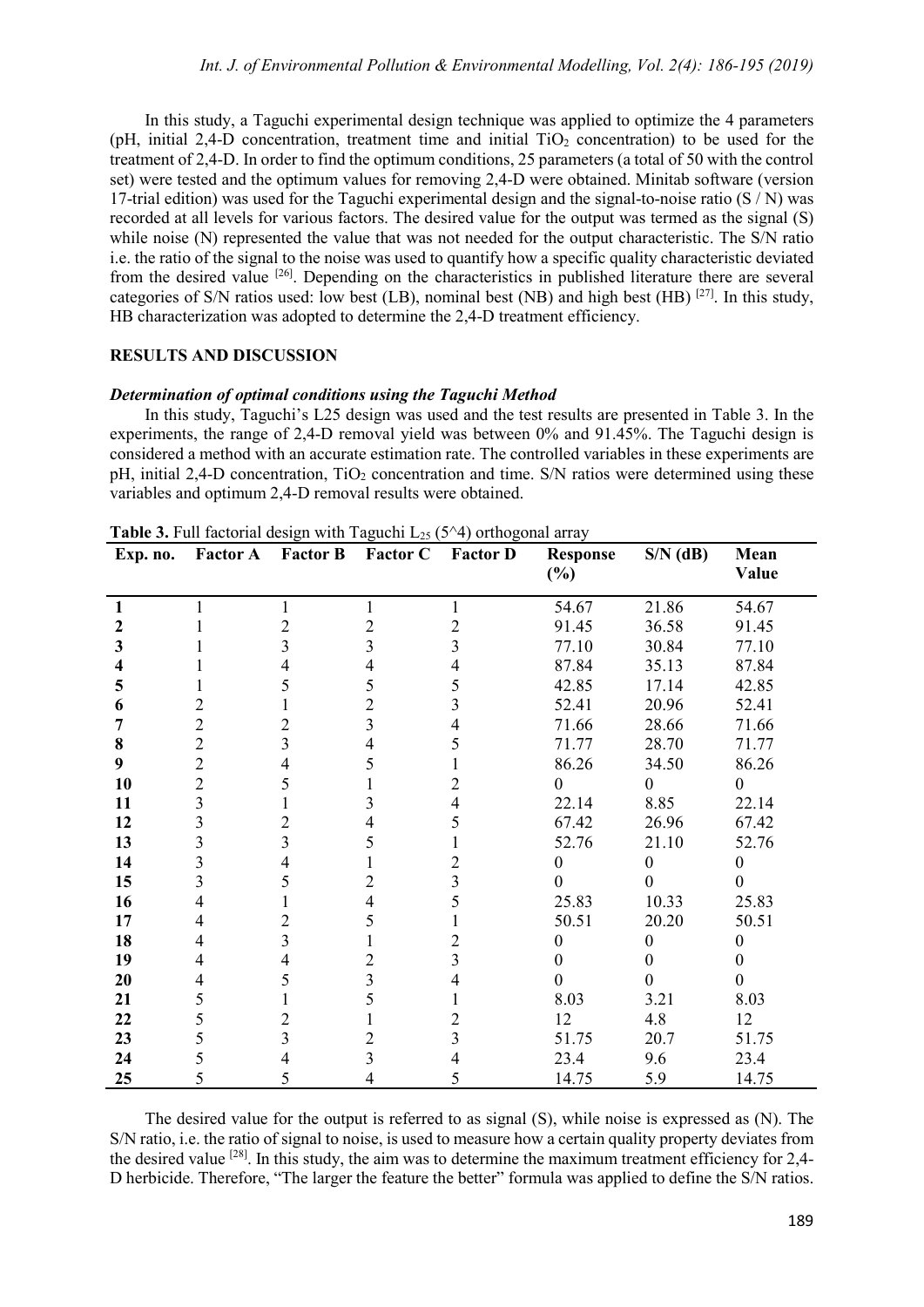$$
\frac{S}{N}[dB] = -10log\left[\frac{1}{n}\sum_{i=1}^{n}1/\gamma_{i2}\right]
$$
\n(Equation 5)

\nvi characteristic property

*yi*: characteristic property *n*: number of experiments

The average S/N ratio for each level of the parameters is summarized as the S/N response shown in Table 4.

|  |  |  |  |  |  | <b>Table 4.</b> S/N response table for % removal of 2,4-D |
|--|--|--|--|--|--|-----------------------------------------------------------|
|--|--|--|--|--|--|-----------------------------------------------------------|

| <b>Levels</b> | <b>Control factors</b> |               |       |       |  |
|---------------|------------------------|---------------|-------|-------|--|
|               | $%$ removal of 2,4-D   |               |       |       |  |
|               | Α                      | B             | C     |       |  |
| Level 1       | 36.64                  | 26.78         | 11.27 | 28.87 |  |
| Level 2       | 29.34                  | 33.64         | 21.63 | 25.92 |  |
| Level 3       | 19.59                  | 28.72         | 25.70 | 25.91 |  |
| Level 4       | 12.46                  | 20.93         | 32.78 | 16.94 |  |
| Level 5       | 23.25                  | 11.20         | 29.90 | 23.65 |  |
| Delta         | 24.18                  | 22.44         | 21.51 | 11.93 |  |
| Rank          |                        | $\mathcal{D}$ |       |       |  |

\*Bold values shows the optimal levels for control factors

The optimum control factors are A1, B2, C4 and D1. Using these optimal control factors: (A) a pH of 2 at level 1, (B) a TiO<sub>2</sub> concentration 0.5 g/L at level 2, (C) an initial concentration of 75 mg/L of 2,4-D at level 4 and (D) a time of 60 minutes at level 1, it is estimated that treatment can be carried out to achieve 100% removal of the herbicide.

#### *Statistical analysis*

The analysis of variance (ANOVA) is a method used to determine the difference between group means or process averages of data from independent or dependent groups [29]. Table 5 shows the results of ANOVA for 2,4-D removal as a result of sonocatalysis.

| <b>Factors</b>                   | For the Taguchi method |          |          |                |                |
|----------------------------------|------------------------|----------|----------|----------------|----------------|
|                                  | df                     | Adj SS   | Adj MS   | <b>F-value</b> | <b>P-value</b> |
| pH(A)                            |                        | 19253.4  | 19253.4  | 30.94          | 0.000          |
| $TiO2 concentration (g/L) (B)$   |                        | 25002.11 | 12501.05 | 24.35          | 0.000          |
| 2,4-D concentration $(mg/L)$ (C) |                        | 28378.42 | 9459.47  | 20.97          | 0.000          |
| Time(D)                          |                        | 31229.54 | 7807.38  | 19.36          | 0.000          |

**Table 5.** ANOVA results resulting from the Taguchi method and regression equations

The importance of the experimental parameters was determined by using variance analysis. The analysis was evaluated for a 95% confidence level. P values less than 0.05 indicate that the parameters are statistically significant. Because there are more than 2 groups, the ANOVA F values were examined. The most effective factors were selected according to these F values.

The ANOVA values in Table 5 show that the most important factor contributing to 2,4-D removal is pH  $(A)$ , followed by TiO<sub>2</sub> concentration  $(B)$ , the initial 2,4-D concentration  $(C)$  and time  $(D)$ , respectively.

Process parameters in the removal of 2,4-D are shown in Figures 2 and 3. As depicted in Figure 2, the pH concentration plays an important role in the sonocatalysis process. In the study, 5 different values of pH between 2 and 10 were tested. The pH value has been frequently observed to be related to sonocatalytic degradation efficiency due to its dependency on charged substrates such as pesticides. The S/N value was found to be larger at a pH value of 2 as shown in Figure 2 and Figure 3. After this point, the S/N ratio decreases at a faster rate, which means the degradation of the herbicide is more efficient at lower pH value. The load on the TiO<sub>2</sub> surface depends on the pH as a result of the amphoteric properties of the surface <sup>[30]</sup>. The point of zero charge ( $pH_{Zpc}$ ) for TiO<sub>2</sub> is approximately at a pH of 6.5 and the pKa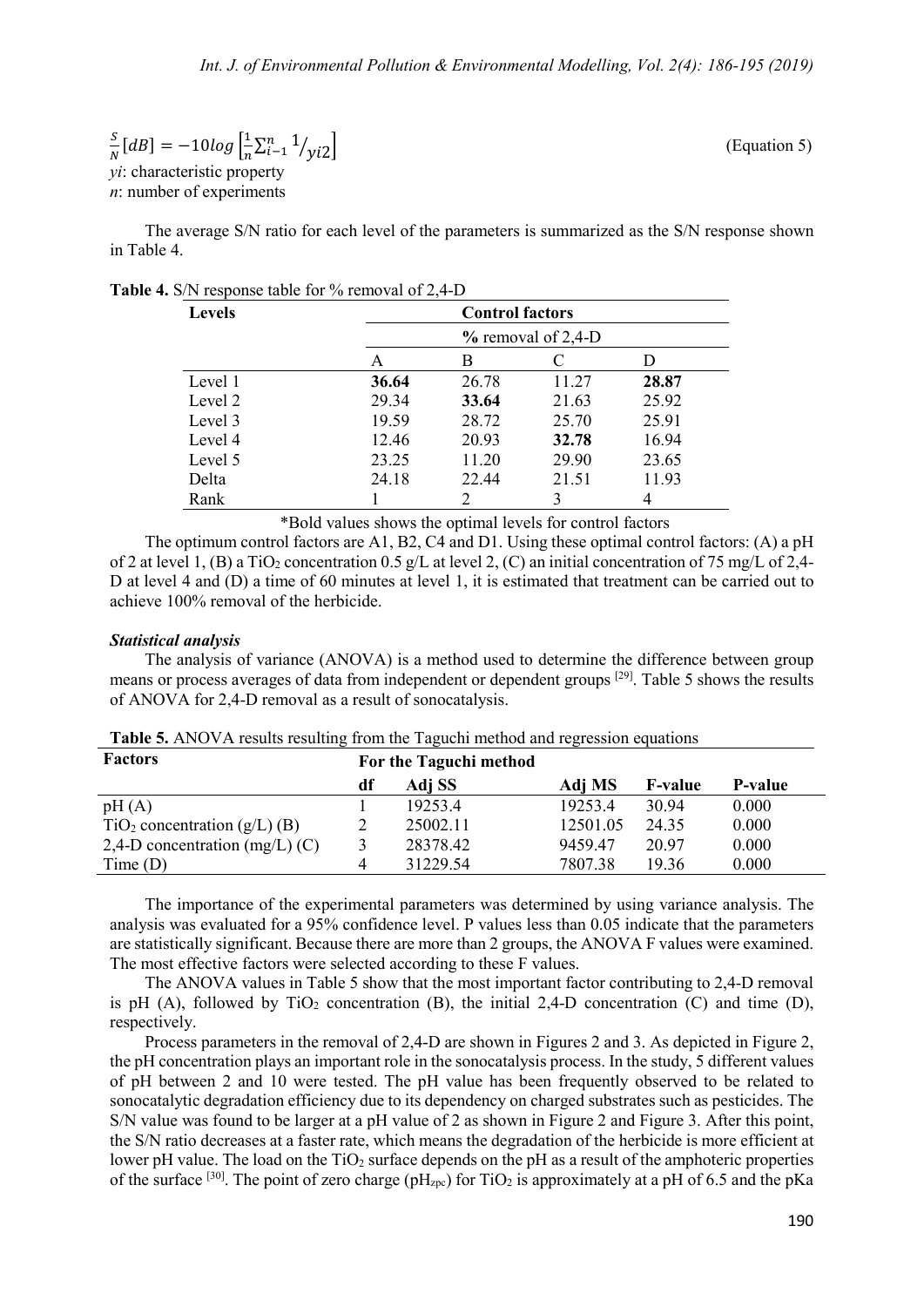of 2,4-D herbicide is 2.73, hence negatively charged molecules are more readily degraded at acidic pH values when the photocatalytic surface is positively charged [31,32]. Accordingly, the S/N ratio was found to be higher in acidic conditions and the highest S/N ratio was obtained at a pH of 2. Similarly, Cai et al., 2018 [33], treated the 2,4-D using the thermally activated persulfate oxidation method in the pH parameter range of 3 to 12 and observed that the optimum 2,4-D removal was achieved at a pH value of 3.



**Figure 2.** Effects of process parameters on S/N in the sonocatalysis process

Another parameter examined after pH was the  $TiO<sub>2</sub>$  concentration. Five different  $TiO<sub>2</sub>$ concentration values were tested between  $0g/L$  and  $2g/L$  as shown in Figure 2, with the catalyst concentration increasing in  $0.5 \text{ g/L}$  steps. The degradation of 2.4-D increases with increasing concentration because, with an increasing amount of catalyst, more 2,4 D molecules are adsorbed onto the catalyst surface and herbicide removal in the area of treatment increases. However, it was observed that above a certain concentration (0.5  $g/L$ ), the formation of catalyst clusters occurred that lead to active sites on the catalyst surface that are inaccessible  $[34,35]$ . The TiO<sub>2</sub> concentration at which the 2,4-D removal is optimal is  $0.5 \text{ g/L}$ . TiO<sub>2</sub> particles become saturated with the degrading molecules and increasing the catalyst concentration beyond a certain limit – which is  $0.5 \text{ g/L}$  in this case – does not increase the photodegradation efficiency [36]. Rong[37], in his study in 2016, treated Methyl Orange dye with the sonocatalytic method at an optimum concentration of  $1 \text{ g/L}$  across a range of TiO<sub>2</sub> catalyst concentrations from 0  $g/L$  to 2  $g/L$ .

Another parameter studied was the 2,4-D initial concentration. The experiment tested the initial concentration of 2,4-D in the range from 10 to 100 mg/L. As seen in Figure 2, the S/N ratio decreased as the concentration increased, and this rate reached a maximum 2,4-D concentration of 75 mg/L. However, when the 2,4-D concentration was increased from 75 mg/L to 100 mg/L, the S/N ratio sharply decreased. Bian et al., 2013<sup>[38]</sup>, treated 2,4-D using  $TiO<sub>2</sub>$  by photocatalysis. In this study, the initial concentration was between 20 mg/L and 100 mg/L, and the optimum removal concentration of the target pollutant was found to be 40 mg/L.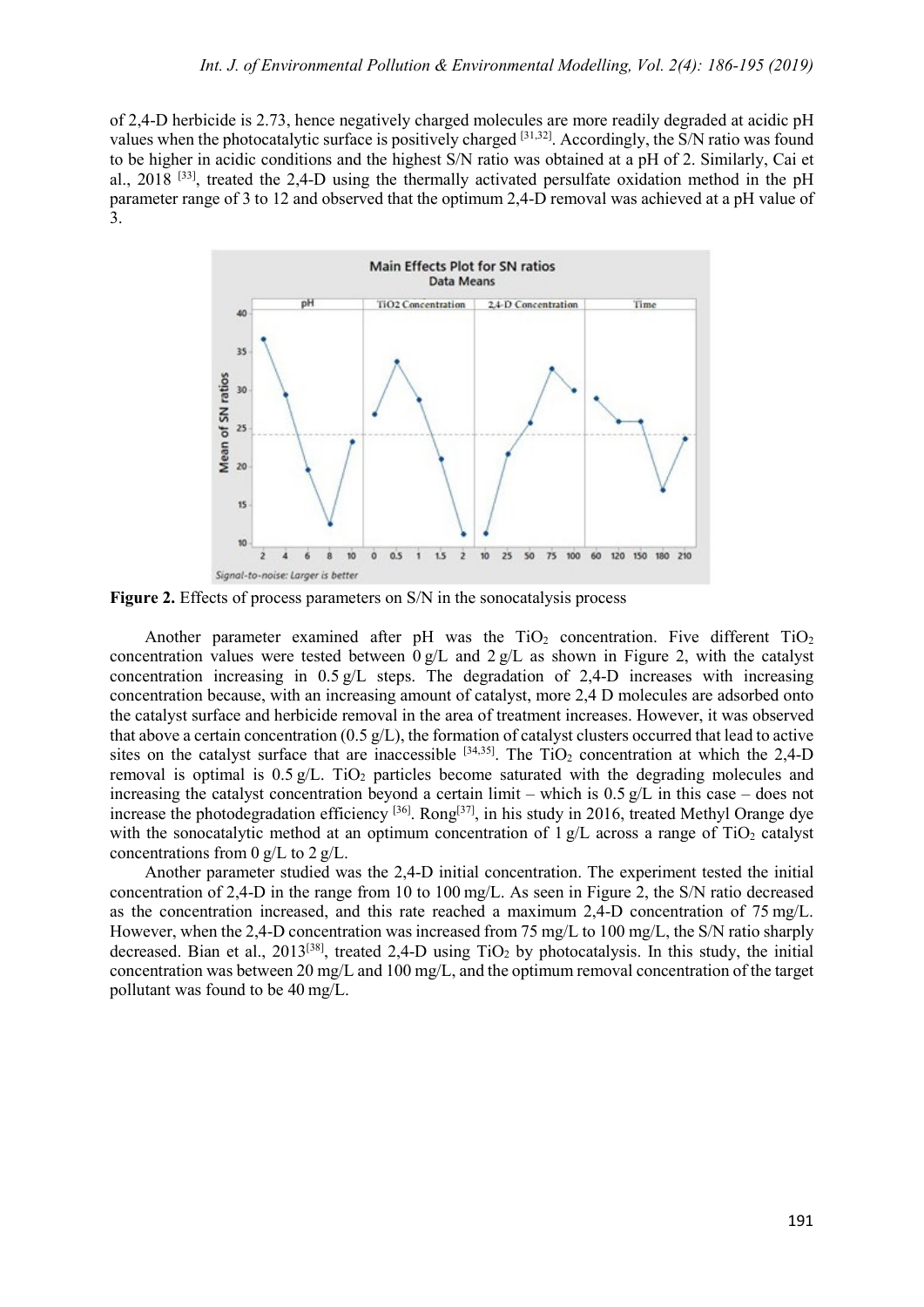

**Figure 3.** Effect of process parameters on the Means in the sonocatalysis process

The last parameter examined was the treatment time. As shown in Figure 2, the study period was chosen from between 60 to 210 minutes and the highest yield was obtained after 60 minutes. After 60 minutes, the efficiency of 2,4-D removal was sharply reduced, This is similar to the results obtained by Musterman et al.<sup>[39]</sup> who obtained an optimum duration time of 60 minutes in their sonocatalytic experiments using the  $TiO<sub>2</sub>$  catalyst to purify Methyl Orange dye.

# *The results of the multivariable regression model*

A multivariate linear regression model analysis was performed to determine the effects of  $pH$ , TiO<sub>2</sub> concentration, time and initial 2,4-D concentration on 2,4-D removal. SPSS (17.0 version) software was used to prepare the regression model. A "stepwise" model was used to create multiple regression models and is presented in Table 6.

| Model | R     | $\mathbf{R}^2$ | Adjusted $\mathbb{R}^2$ |
|-------|-------|----------------|-------------------------|
|       | 0.626 | 0.392          | 0.379                   |
|       | 0.713 | 0.509          | 0.488                   |
|       | 0.760 | 0.578          | 0.550                   |
|       | 0.797 | 0.636          | 0.603                   |

**Table 6.** The multivariable regression model for 2,4-D removal

Model 1: (Constant), pH<sub>a</sub>

Model 2: (Constant), pH, Initial 2,4-D concentration  $<sub>b</sub>$ </sub>

Model 3: (Constant), pH, Initial 2,4-D concentration,  $TiO<sub>2</sub>$  concentration  $_c$ 

Model 4: (Constant), pH, Initial 2,4-D concentration,  $TiO<sub>2</sub>$  concentration, Time  $_d$ 

As shown in Table 6, pH was statistically significant for the 2,4-D concentration,  $TiO<sub>2</sub>$  concentration and 2,4-D herbicide removal time parameters ( $p < 0.05$ ). Model 4 had the highest R<sup>2</sup> ratio with 64%. For this reason, it was decided to use Model 4 as the estimation model.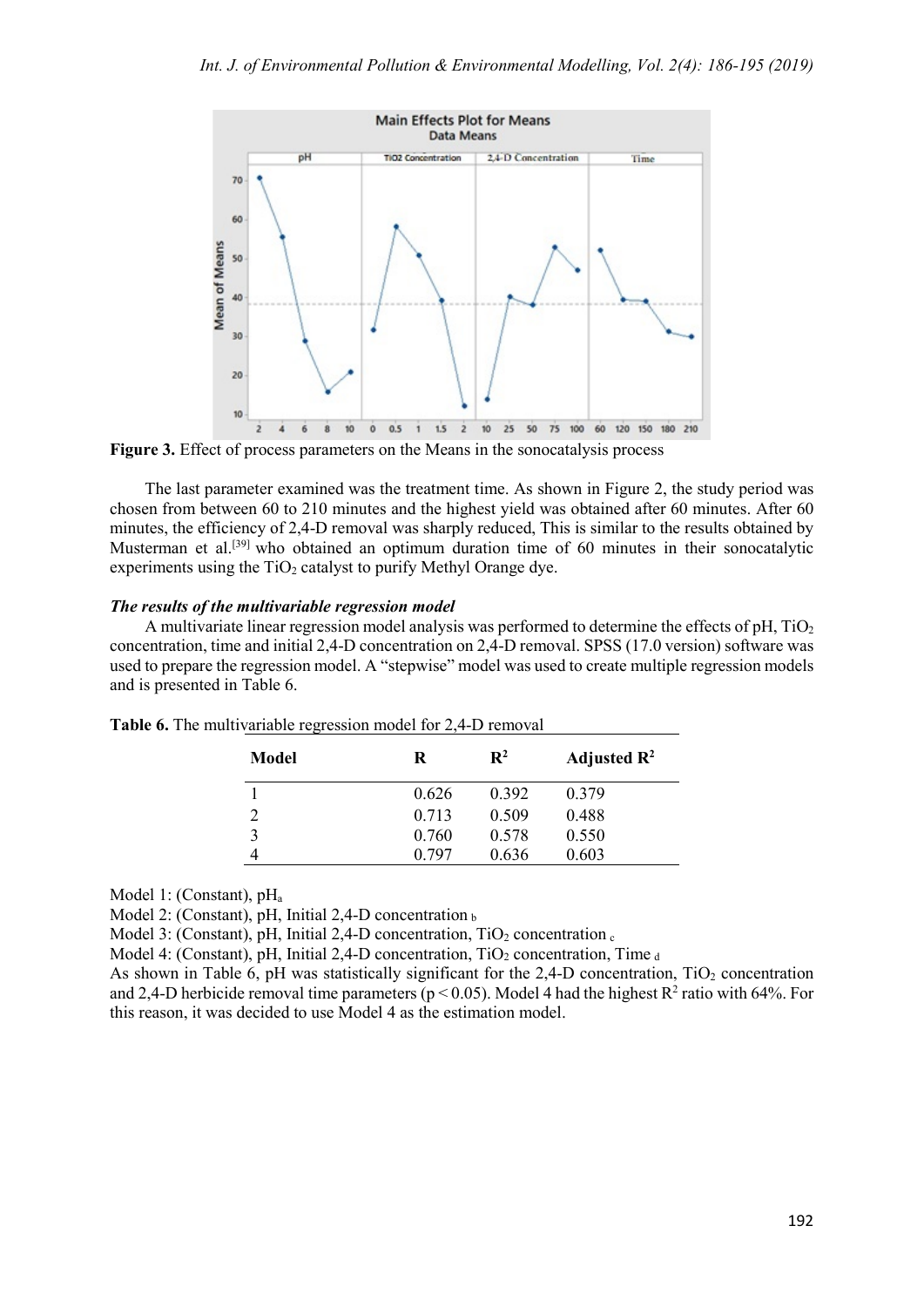| <b>Variables</b>                   | Non-standardized Standardized<br><b>Coefficients</b> |               | <b>Coefficients</b> | т     | P     |
|------------------------------------|------------------------------------------------------|---------------|---------------------|-------|-------|
|                                    | в                                                    | Std.<br>Error | <b>B</b> eta        | t     | p     |
| Constant                           | 96.174                                               | 11.904        |                     | 8.079 | 0.000 |
| pH<br>Initial<br>$2,4-D$           | $-6.938$                                             | 0.997         | 0.626               | 6.959 | 0.000 |
| conc. $(mg/L)$                     | 0.328                                                | 0.086         | 0.342               | 3.802 | 0.000 |
| TiO <sub>2</sub><br>conc.<br>(g/L) | $-11.621$                                            | 3.988         | 0.262               | 2.914 | 0.006 |
| Time                               | $-0.146$                                             | 0.055         | 0.241               | 2.678 | 0.010 |

**Table 7.** The coefficients of variables in Model 4

Table 7 summarizes the data of the coefficients of the variables used in Model 4. It is seen that ttest results for regression are in the same order as the Taguchi method and all factors were found to be statistically significant, since all of them below  $p < 0.05$ . When T values are considered, it is seen that the one with the highest estimated power is pH with  $t = -6.959$ . The pH is followed by the initial concentration,  $TiO<sub>2</sub>$  concentration and time, respectively. When we look at the coefficients, the pH,  $TiO<sub>2</sub>$ and time variables have an antagonistic effect in terms of removal. Accordingly, as the pH,  $TiO<sub>2</sub>$  and duration parameters increased, the 2,4-D removal efficiency decreased, and this was confirmed by the Taguchi model. The estimation model generated using the coefficients of the variables are as follows:

 $Y = 96.174 - 6.938 * (pH) + 0.328 * (Initial 2.4-D concentration) -11.621 * (TiO<sub>2</sub> concentration)$ −0.146\*(Time)

#### **CONCLUSIONS**

The results obtained in this study proved that 2,4-D, one type of herbicide, can be successfully removed by sonocatalysis. According to the ANOVA results, the treatment of 2,4-D was found to be dependent on pH,  $TiO<sub>2</sub>$  concentration, initial 2,4-D concentration and time. The optimum conditions for the treatment of 2,4-D, according to the Taguchi method, are A (pH) with a value of 2 at level 1, B (TiO<sub>2</sub>) concentration) with a value of 0.5  $g/L$  at level 2, C (initial 2.4-D concentration) with a value of 75 mg/L at level 4 and D (time) with a value of 60 minutes at level 1. According to the "stepwise" regression study, model 4 with the highest R2 value was chosen. It shows that pH is more effective than the other experimental parameters. In the experiments, it is seen that the estimated rate from the Taguchi method  $(100\%)$  is proven.

### **ACKNOWLEDGMENTS**

This study is supported by Bolu Abant Izzet Baysal University Scientific Research Projects Coordination Unit. Project Number: 2018.09.02.1346.

# **REFERENCES**

- [1].Dehghani, M. H., Kamalian, S., Shayeghi, M., Yousefi, M., Heidarinejad, Z., Agarwal, S., & Gupta, V. K., 2019, High-performance removal of diazinon pesticide from water using multiwalled carbon nanotubes. Microchemical Journal, Vol. 145, 486–491.
- [2].Saeidi, M., Naeimi, A., & Komeili, M., 2016, Magnetite nanoparticles coated with methoxy polyethylene glycol as an efficient adsorbent of diazinon pesticide from water. Vol. 1, 25–31.
- [3].Marien, C. B. D., Le Pivert, M., Azaïs, A., M'Bra, I. C., Drogui, P., Dirany, A., & Robert, D., 2018., Kinetics and mechanism of Paraquat's degradation: UV-C photolysis vs UV-C photocatalysis with TiO2/SiC foams. Journal of Hazardous Materials, Vol. 370, 164–171.
- [4].Cai, J., Zhou, M., Liu, Y., Savall, A., & Groenen Serrano, K., 2018, Indirect electrochemical oxidation of 2,4-dichlorophenoxyacetic acid using electrochemically-generated persulfate. Vol. 204, 163-169.
- [5].Lee, H., Hoon, S., Park, Y., Kim, S., Seo, S., Jin, S., & Jung, S., 2014, Photocatalytic reactions of 2 , 4-dichlorophenoxyacetic acid using a microwave-assisted photocatalysis system. CHEMICAL ENGINEERING JOURNAL.Vol. 278, 259-264.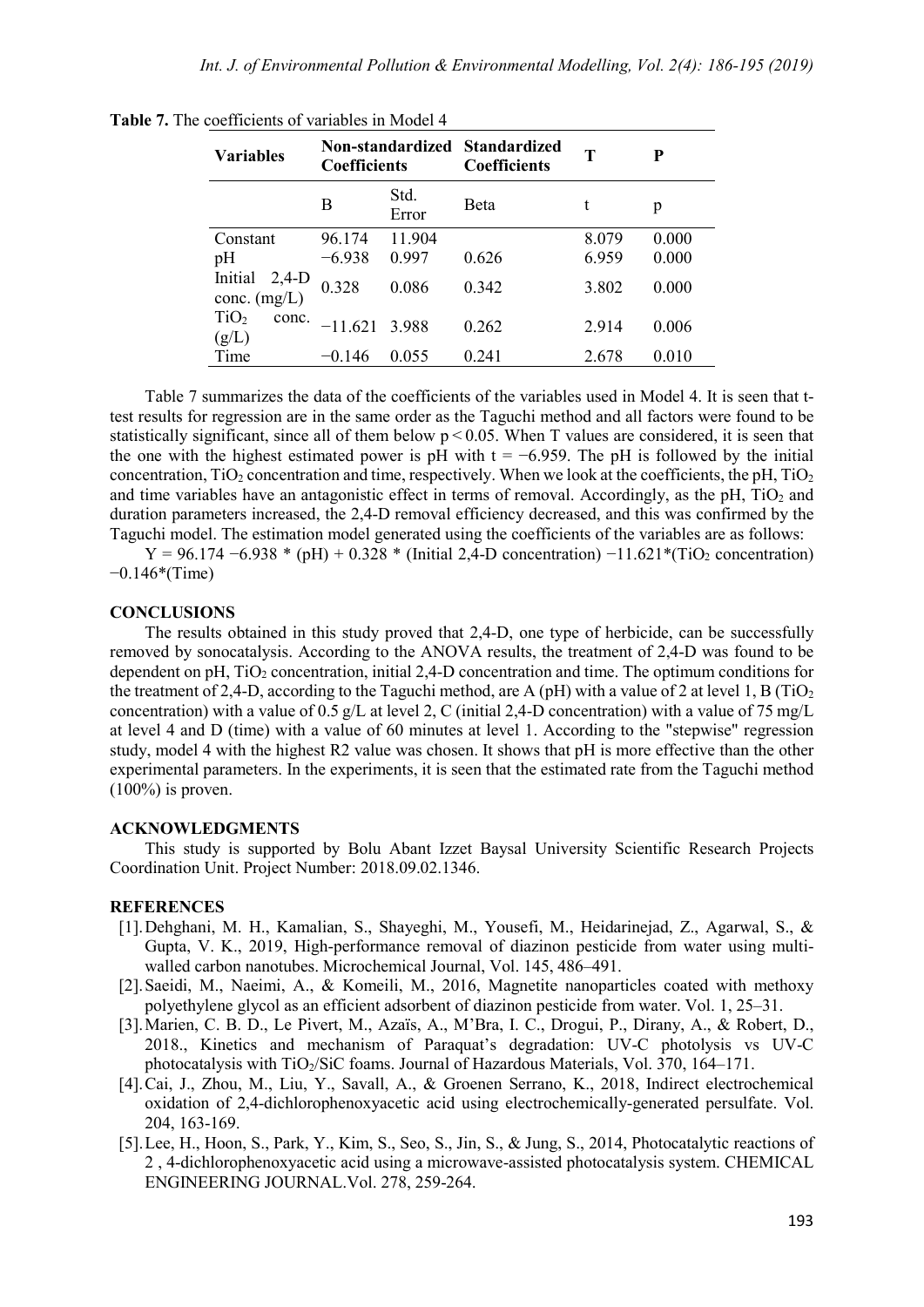- [6].Islam, F., Wang, J., Farooq, M. A., Khan, M. S. S., & Xu, L., 2017, Potential impact of the herbicide 2 , 4-dichlorophenoxyacetic acid on human and ecosystems. Vol. 111, 332-351.
- [7].Chair, K., Bedoui, A., Bensalah, N., Fernández-Morales, F. J., Sáez, C., Cañizares, P., & Rodrigo, M. A., 2017, Combining bioadsorption and photoelectrochemical oxidation for the treatment of soil-washing effluents polluted with herbicide 2,4-D. Journal of Chemical Technology and Biotechnology, Vol. 92, 83–89.
- [8].Chen, H., Zhang, Z., Feng, M., Liu, W., Wang, W., Yang, Q., & Hu, Y., 2017, Degradation of 2,4 dichlorophenoxyacetic acid in water by persulfate activated with FeS (mackinawite). Chemical Engineering Journal, Vol. 313, 498–507.
- [9].Qiu, P., Thokchom, B., Choi, J., Cui, M., Kim, H.D., Han, Z., Kim, D., 2016, Mesoporous TiO2 encapsulating a visible-light responsive upconversion agent for enhanced sonocatalytic degradation of bisphenol-A, RSC Adv. Vol, 44, 37434–37442.
- [10]. Chave, T., Navarro, N. M., Pochon, P., Perkas, N., Gedanken, A., & Nikitenko, S. I., 2015, Sonocatalytic degradation of oxalic acid in the presence of oxygenand Pt/TiO2. Catalysis Today, Vol. 241, 55–62.
- [11]. Cheng, Z., Quan, X., Xiong, Y., Yang, L., & Huang, Y., 2012, Synergistic degradation of methyl orange in an ultrasound intensified photocatalytic reactor. Ultrasonics Sonochemistry, Vol. 19, 1027–1032.
- [12]. Verma, A., Kaur, H., & Dixit, D., 2013, Photocatalytic, sonolytic and sonophotocatalytic degradation of 4-chloro-2-nitro phenol. Archives of Environmental Protection, 39(2), 17–28.
- [13]. Wang, C., Zhao, J., Wang, X., Mai, B., Sheng, G., Peng, P., & Fu, J., 2002, Preparation , characterization and photocatalytic activity of nano-sized ZnO/SnO2 coupled photocatalysts. Applied Catalysis B: Environmental, 39(3), 269–279.
- [14]. Chakma, S., & Moholkar, V. S., 2015, Investigation in mechanistic issues of sonocatalysis and sonophotocatalysis using pure and doped photocatalysts. Ultrasonics Sonochemistry, Vol. 22, 287– 299.
- [15]. Dinesh, G.K., Anandan, S., Sivasankar, T., 2015, Sonophotocatalytic treatment of Bismarck Brown G dye and real textile effluent using synthesized novel Fe (0)-doped TiO2 catalyst, RSC Adv.Vol. 5,10440–10451.
- [16]. Benito, A., Penadés, A., Lliberia, J. L., & Gonzalez-Olmos, R., 2017, Degradation pathways of aniline in aqueous solutions during electro-oxidation with BDD electrodes and UV/H2O2 treatment. Chemosphere,Vol. 166, 230–237.
- [17]. Mahamuni, N. N., & Adewuyi, Y. G., 2009, Advanced oxidation processes (AOPs) involving ultrasound for waste water treatment: A review with emphasis on cost estimation. Ultrasonics - Sonochemistry,Vol. 17, 990–1003.
- [18]. Khataee, S., Saadi, Safarpour M., Joo S.W., 2015, Sonocatalytic performance of Er- doped ZnO for degradation of a textile dye, Ultrason. Sonochem.Vol. 27, 379–388.
- [19]. Stylidi, M., Kondarides, D. I., & Verykios, X. E., 2004, Visible light-induced photocatalytic degradation of Acid Orange 7 in aqueous  $TiO<sub>2</sub>$  suspensions. Applied Catalysis B: Environmental, 47(3), 189–201.
- [20]. Gorji, A. H., Simchi, A., & Kokabi, A. H., 2015, Development of composite silver/nickel nanopastes for low temperature Joining of yttria-stabilized zirconia to stainless steels. Ceramics International, Vol. 41, 1815–1822.
- [21]. Ranjit, K.; Roy, A. Primer on the Taguchi Method, 1st ed., Society of Manufacturing Engineers; 1990; pp. 146
- [22]. Aber, S., Khataee, A., & Sheydaei, M., 2009, Optimization of activated carbon fiber preparation from Kenaf using K2HPO4 as chemical activator for adsorption of phenolic compounds. Bioresource Technology,Vol. 100, 6586–6591.
- [23]. Narenderan, S. T., Meyyanathan, S. N., & Reddy Karri, V. V. S., 2019, Experimental design in pesticide extraction methods: A review. In Food Chemistry.
- [24]. Sohrabi, M. R., Khavaran, A., Shariati, S., & Shariati, S., 2017, Removal of Carmoisine edible dye by Fenton and photo Fenton processes using Taguchi orthogonal array design. Arabian Journal of Chemistry, 10, 3523–3531.
- [25]. Taguchi, G. Introduction to quality engineering: designing quality into products and processes, 7nd ed.; The organization; California University; 2011; pp. 47